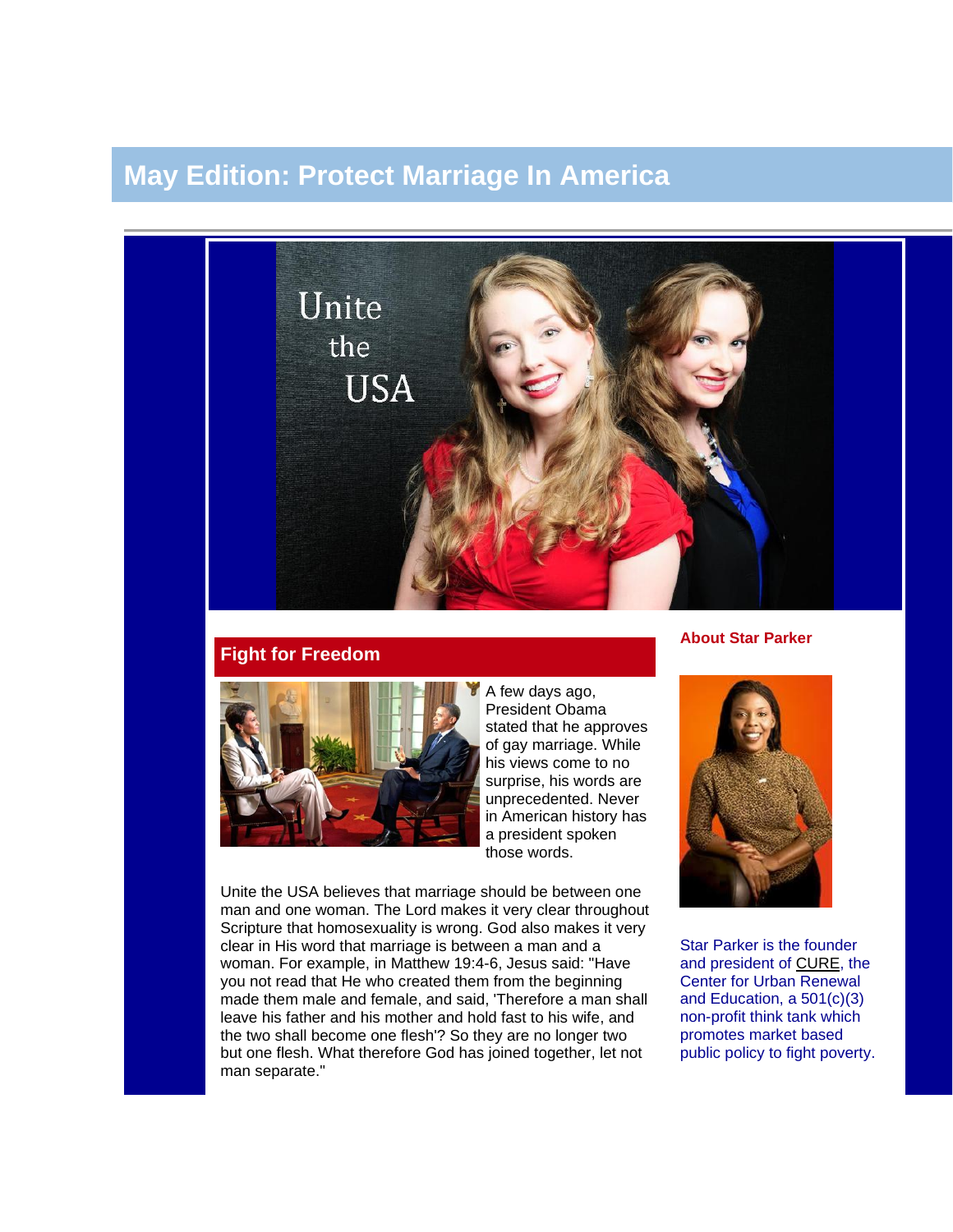It is also important to remember that homosexuals are human beings who should be treated with Christ's love yet pointed to the truth in God's Word.

This month, we are pleased to feature a compelling article by Star Parker. It addresses the implications of President Obama's approval of homosexuality and it also explains why same-sex marriage has progressed.

Some say this feels like a David and Goliath situation. But remember: With God's help, David won. The sanctity of marriage is more than worth fighting for. It is encouraging that 32 states have voted on this issue and all 32 states have said no to homosexual marriage and yes to marriage as being between a man and a woman.

We believe that, through Christ, there is hope for revival in our country. Learn more about Him [here.](http://www.prayingpals.org/knowgod.html) Let's focus on sharing God's love and grace while we stand firm to promote the truth!

God bless, Carrie and Stacie Ruth Stoelting [Unite the USA](http://unitetheusa.org/index.html)

## **Free our kids from Arne Duncan**



President Barack Obama now commands center stage following his formal announcement that, yes, he supports same sex marriage.

But for perspective on how we got to this point, we should shift our sights to three days before the

president's announcement. Secretary of Education Arne Duncan appeared on MSNBC where he responded "yes, I do" when asked if he supports same sex marriage.

Duncan at best raised a few eyebrows by stating his support for same sex marriage.

If he had said that homosexuality is immoral there would have been demands for his ouster.

How have we gone from a nation where our first president, George Washington, admonished that religion and morality Before involvement in social activism, Star Parker had seven years of first-hand experience in the grip of welfare dependency. Now, as a social policy consultant, Star is bringing new energy to policy discussions on how to transition America's poor from government dependency. She has debated Jesse Jackson on various headline issues; she fought for school choice on Larry King Live; she defended welfare reform on the Oprah Winfrey Show, and she debated healthcare reform against Michael Moore on ABC's The View with host Barbara Walters.

She is a sought after expert on Capitol Hill in Washington, DC and for national radio, television, and print interviews, nationwide.

#### **Featured Founding Father**



**Richard Bassett** (April 17, 1745 - August 15, 1815) was an American lawyer and politician from Dover, Delaware. He was a veteran of the American Revolution and a signer of the U.S.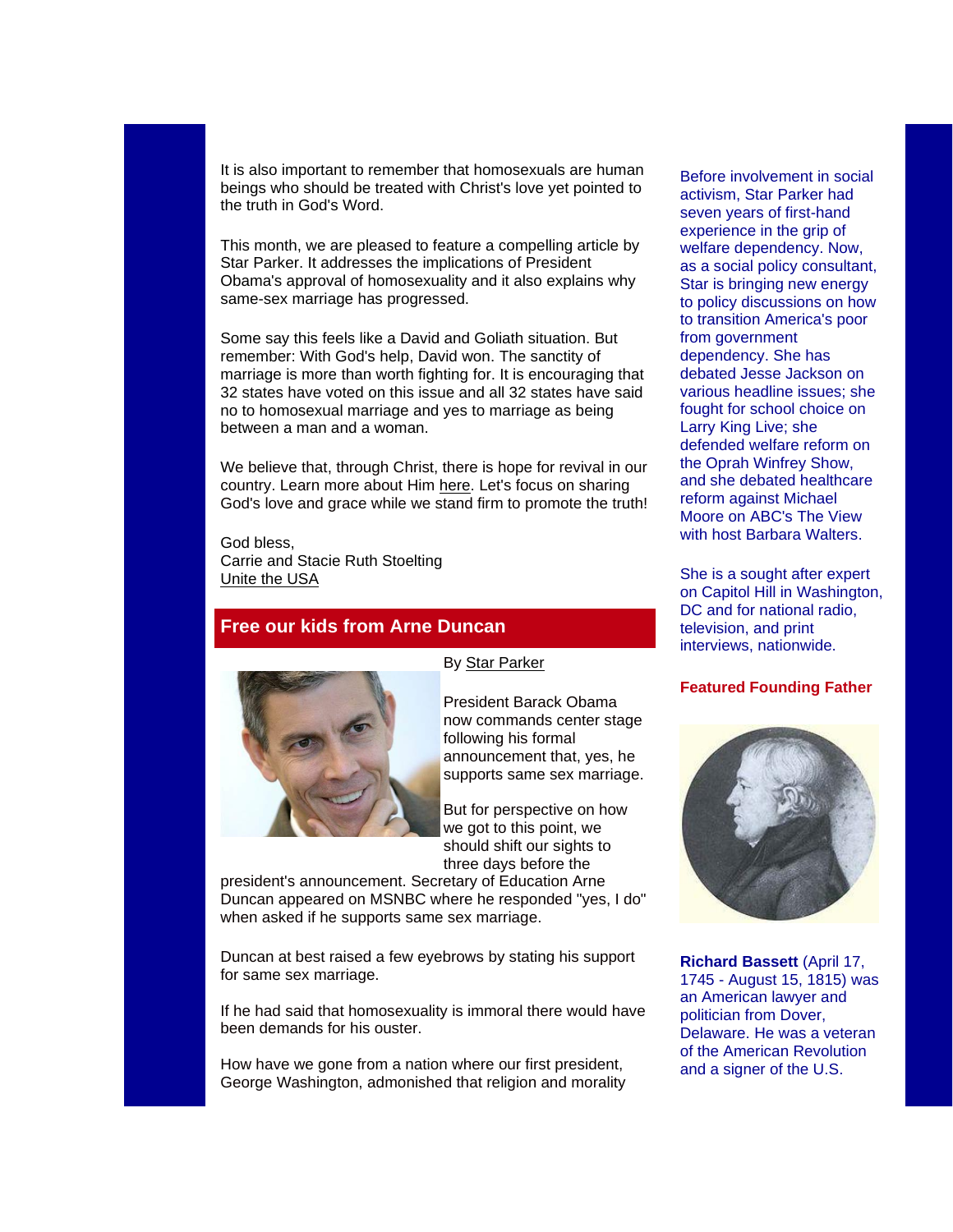are "indispensable" to "political prosperity" to one, today, in which our president says "same-sex couples should be able to get married?"

On the marriage issue, the national transformation has been breathtaking. A new Gallup poll shows the nation evenly divided -- 50 percent saying same-sex marriage should be valid and 48 percent saying it should not be. When Gallup asked the same question in 1996, 68 percent opposed legalization of same sex marriage against 27 percent in favor.

In just 16 years the gap between those opposed and in support of same sex marriage has gone from a 41 point difference to practically zero.

Our public schools are controlled locally. But the influence of the federal government is substantial. The Department of Education, per its website, "administers a budget of \$68.1 billion in discretionary appropriations" serving "nearly 16,000 school districts and approximately 49 million students."

It's not trivial that Duncan, the man who oversees this massive enterprise molding the minds of our nation's youth, publicly rejects the traditional definition of marriage in favor of one saying it just takes two (so far) warm bodies of any gender combination.

The president brandishes one of his favorite words in explaining his support for same sex marriage. "Fairness."

Actually, this is about unfairness.

We have bought into a grand illusion that we can make our public spaces value neutral. But this is impossible.

The struggle in our public spaces is about competing worldviews. Not neutrality.

As one court ruling after another has purged religious expression from our public spaces, we have unfairly suppressed traditional values in favor of promoting alternative secular views.

As we have sanitized our public schools from prayer, from displays of the Ten Commandments, from any teaching that can be associated with biblical sources, we've put government monopoly power behind moral relativism.

California, for instance, has a new law mandating teaching gay history in public schools. A similar mandate to teach Christian history would be challenged constitutionally.

2011-2012 Resolutions of the National Education Association,

Constitution. As a member of the Federalist Party, his career included serviding in the Delaware General Assembly, as a governor of Delaware, and as U.S. Senator. He holds the Senate Rank of 1, as the most senior [United States](http://unitetheusa.org/id72.html)  [Senator](http://unitetheusa.org/id72.html) during the [First](http://unitetheusa.org/id72.html)  [Congress of the United](http://unitetheusa.org/id72.html)  [States.](http://unitetheusa.org/id72.html)



*In God We Still* 

*Trust* captures patriotism, faith, and freedom and enraptures audiences with soaring voices of passion. Stacie Ruth and Carrie Beth appear as new leaders of the post-9/11 generation. Their three octave ranges combined with their passion for Christ motivate audiences to move forward in faith! Proceeds go towards their outreach. [Click here](http://unitetheusa.org/id56.html) to order your copy!

### **Booking Info**